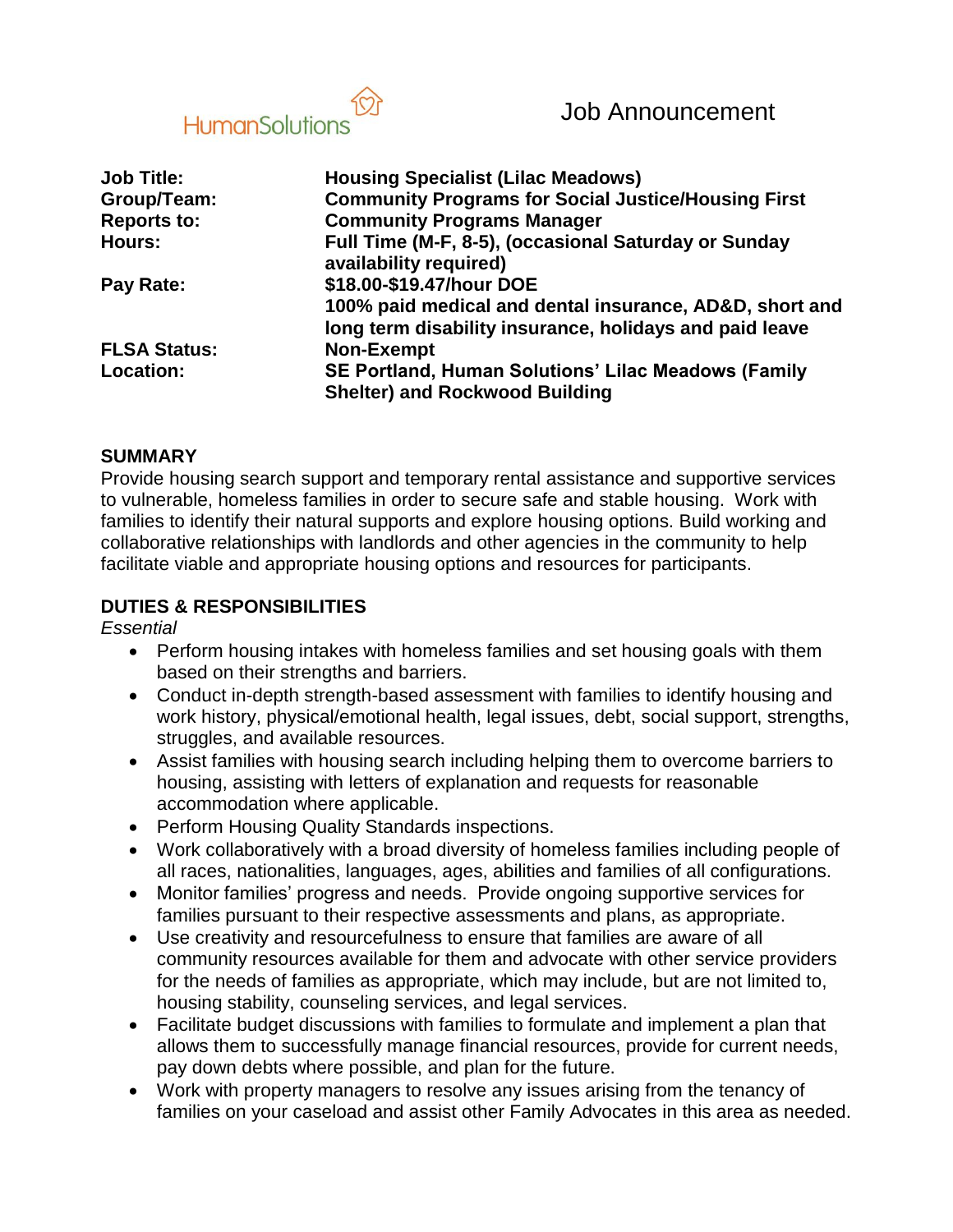- Maintain accurate, complete, up-to-date documentation of service activities using Human Solutions procedures, forms and data reporting systems. Submit paperwork in a timely manner.
- Report all activities using ServicePoint.

## *Secondary*

- Assist with establishing and maintaining relationships with community partners make recommendations for additional partners as needed, including landlords and motel owners.
- Assist with creating and implementing a 'wrap-around' service model for shelter participants.
- Participate in staff meetings and staff trainings as needed.
- Assist with triage of shelter participants.
- Other duties as assigned.

# **QUALIFICATIONS**

The successful candidate must be able to perform each essential duty satisfactorily. The requirements listed below are representative of the knowledge and abilities required. Knowledge of:

- Development and implementation of client centered service planning.
- Trauma Informed Care, Assertive Engagement, and other best practices models of consumer engagement.
- Local and regional housing markets, basic landlord tenant laws and tenant rights.
- Social and economic issues creating poverty, working successfully with practices and techniques related to people with low income to achieve greater self- sufficiency.
- Community resources and agencies providing social services needed by the homeless population.

## Ability to:

- Coordinate delivery of diversion services with Community Programs Managers, Family Shelter Managers and staff.
- Empower and support homeless and low income persons in life choices and change.
- Work cooperatively with all volunteers and staff.
- Develop and maintain productive working relationships within Human Solutions, with public and private agencies, the general public and client.
- Be culturally sensitive to diverse client populations.
- Prepare and maintain clear, accurate, complete and timely records and reports.
- Maintain strict confidentiality and professional boundaries with all households served.
- Understand and follow complex written and oral instructions, rules and procedures
- Work independently and at the same time be a vital and contributing part of a team.

# **EDUCATION and/or EXPERIENCE**

 Bachelor's Degree in social service/social sciences field with at least six (6) months case management and/or housing assistance experience; or any combination of education and work experience in social services and/or poverty/homelessness issues or related topics totaling two years.